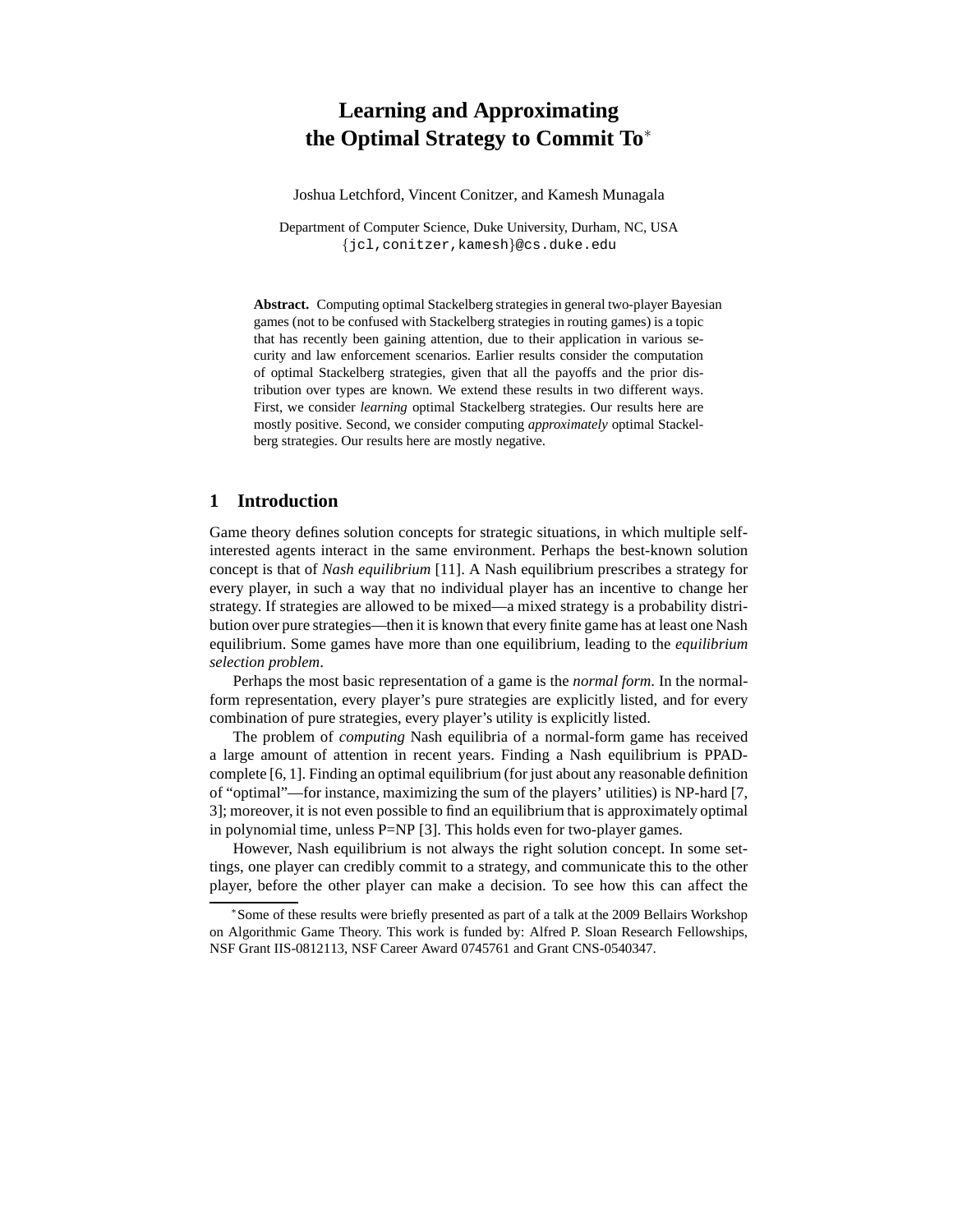outcome of a game, consider the following simple normal-form game (which has previously been used as an example for this, *e.g.*, [2]):



**Fig. 1.** A sample game and its extensive form representation

For the case where the players move simultaneously (no ability to commit), the unique Nash equilibrium is  $(U, L)$ : U strictly dominates D, so that the game is solvable by iterated strict dominance. So, player 1 (the row player) receives utility 2. However, now suppose that player 1 has the ability to commit. Then, she is better off committing to play D, which will incentivize player 2 to play  $R$ , resulting in a utility of 3 for player 1. The situation gets even better for player 1 if she can commit to a mixed strategy: in this case, she can commit to the mixed strategy ( $.5 - \epsilon, .5 + \epsilon$ ), which still incentivizes player 2 to play R, but now player 1 receives an expected utility of  $3.5 - \epsilon$ . To ensure the existence of optimal strategies, we assume (as is commonly done [2, 12]) that player 2 breaks ties in player 1's favor, so that the optimal strategy for player 1 to commit to is (.5, .5), resulting in a utility of 3.5. (Note that there is never a reason for player 2 to randomize, since he effectively faces a single-agent decision problem.) An optimal strategy to commit to is usually called a *Stackelberg* strategy, after von Stackelberg, who showed that in Cournot's duopoly model [4], a firm that can commit to a production quantity has a strategic advantage [15]. Throughout this paper, a Stackelberg strategy is an optimal *mixed* strategy to commit to; we will only consider two-player games. In this context, the Stackelberg leader's expected utility is always at least the expected utility that she would receive in any Nash (or even correlated) equilibrium of the simultaneousmove game [16]. In contrast, committing to a pure strategy is not always beneficial; for example, consider matching pennies.

One may argue that the normal form is not the correct representation for this game. In game theory, the time structure of games is usually represented by the *extensive form*. Indeed, the above game can be represented as the extensive-form game in Figure 1. While this is a conceptually useful representation, from a computational perspective it is not helpful: player 1 has an infinite number of strategies, hence (the naïve representation of) the tree has infinite size. It should be emphasized that committing to a mixed strategy is *not* the same as randomizing over which pure strategy to commit to; in fact, there is no reason to randomize over which strategy to commit to. Thus, from a computational viewpoint, it makes more sense to operate directly on the normal form.

The problem of computing Stackelberg strategies in general normal-form (or, more generally, Bayesian) games has only recently started to receive attention. A 2006 EC paper by Conitzer and Sandholm [2] layed out the basic complexity results for this setting: Stackelberg strategies can be computed in polynomial time for two-player general-sum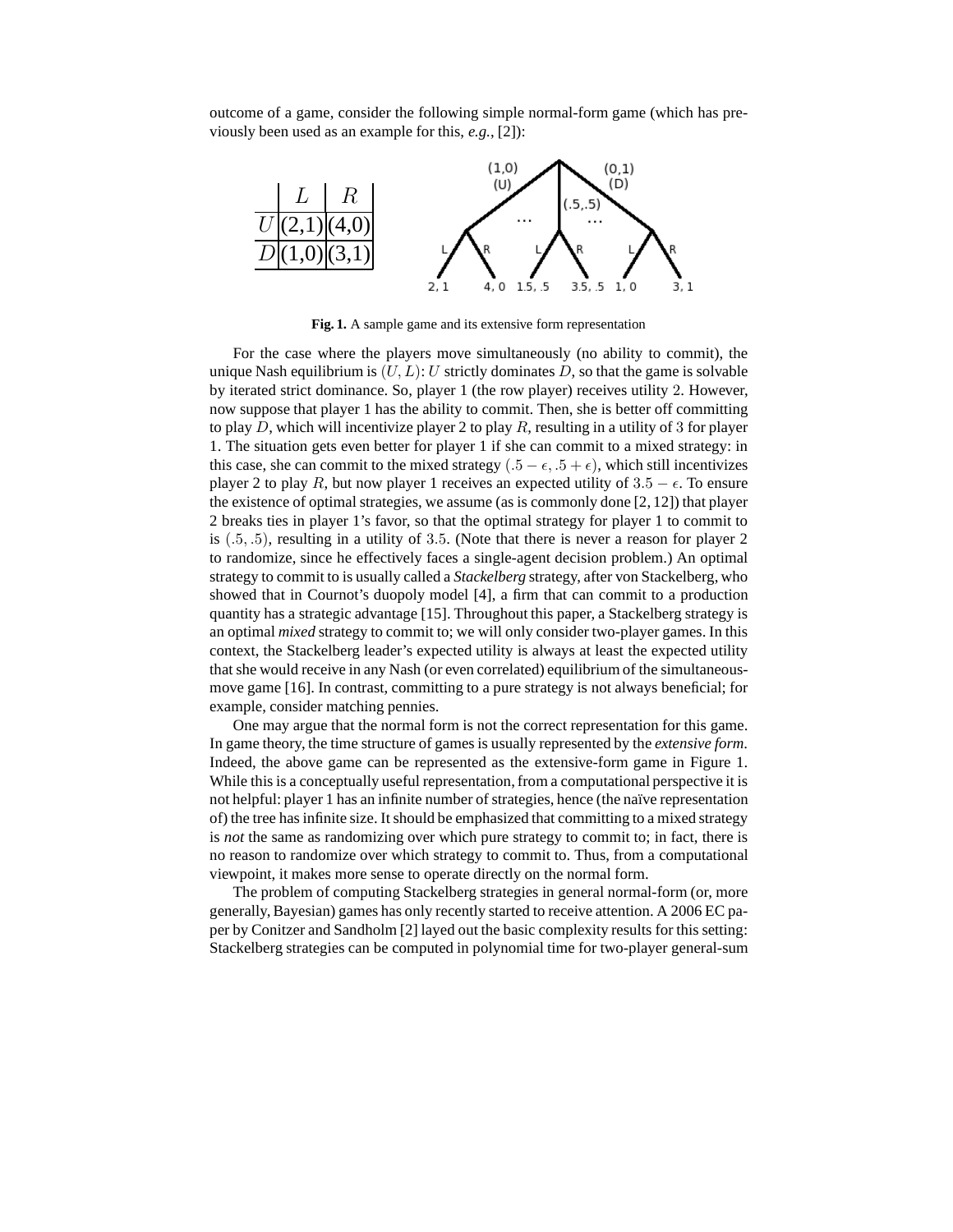normal-form games using linear programming (in contrast to the problem of finding a Nash equilibrium), but computing Stackelberg strategies is NP-hard for two-player Bayesian games or three-player normal-form games. Undeterred by the NP-hardness result, Paruchuri *et al.* [12] developed a mixed-integer program for finding an (optimal) Stackelberg strategy in the two-player Bayesian case (the setting that we study in this paper). They show that using this formulation is much faster than converting the game to normal form (leading to an exponential increase in size) and then using the linear programming approach. Moreover, this algorithm forms the basis for their deployed ARMOR system, which is used at the Los Angeles International Airport to randomly place checkpoints on roads entering the airport, as well as to decide on canine patrol routes [9, 13]. The use of commitment in similar games dates back much further, including, for example, applications to inspection games [10]. The formal properties of various types of commitment are also studied in [8].

It should be noted that Stackelberg strategies are a generalization of minimax strategies in two-player zero-sum games. Because computing minimax strategies is equivalent to linear programming [5], this also implies that a linear programming solution for computing Stackelberg strategies is the best that we can hope for. Of course, Nash equilibrium is an alternative generalization of minimax strategies. Stackelberg strategies have the significant advantage that they avoid the equilibrium selection problem: there is an optimal value of the game for the leader (player 1), which in general corresponds to a single optimal strategy (though not in degenerate cases). The notion of "Stackelberg strategies" has appeared in other contexts in the algorithmic game theory literature, specifically, in the context of routing games, where a single benevolent party controls part of the flow, and commits to routing this flow in a manner that minimizes total latency [14]. While interesting, that paper does not seem that closely related to our work, because in our context, the leader is a selfish player in an arbitrary game.

The rest of this paper is layed out as follows. In Section 2, we formally review the necessary concepts, introduce our notation, and discuss existing results that are relevant. In Section 3—the first half of our contribution—we prove several results about *learning* Stackelberg strategies, in contexts where the follower payoffs and/or the distribution over types is not known initially. In Section 4—the second half of our contribution we consider purely computational problems and give (in)approximability results.

## **2 Preliminaries**

In this section, we review notation and existing results.

#### **2.1 Notation and definitions**

We will refer to player 1 as the *leader* and to player 2 as the *follower*. Let  $A<sub>l</sub>$  be the set of leader actions in the game ( $|A_l| = d$ ), and let  $A_f$  be the set of follower actions  $(|A_f| = k)$ . The leader's utility is given by a function  $u_l : A_l \times A_f \to \mathbb{R}$ . When we are studying approximability, we (wlog) require all the leader utilities to be nonnegative (to make multiplicative approximation meaningful). In a Bayesian game, the follower has a set of *types*  $\Theta$  ( $|\Theta| = \tau$ ), which, together with the actions taken, determine his utility, according to a function  $u_f : \Theta \times A_l \times A_f \to \mathbb{R}$ . For simplicity, we will not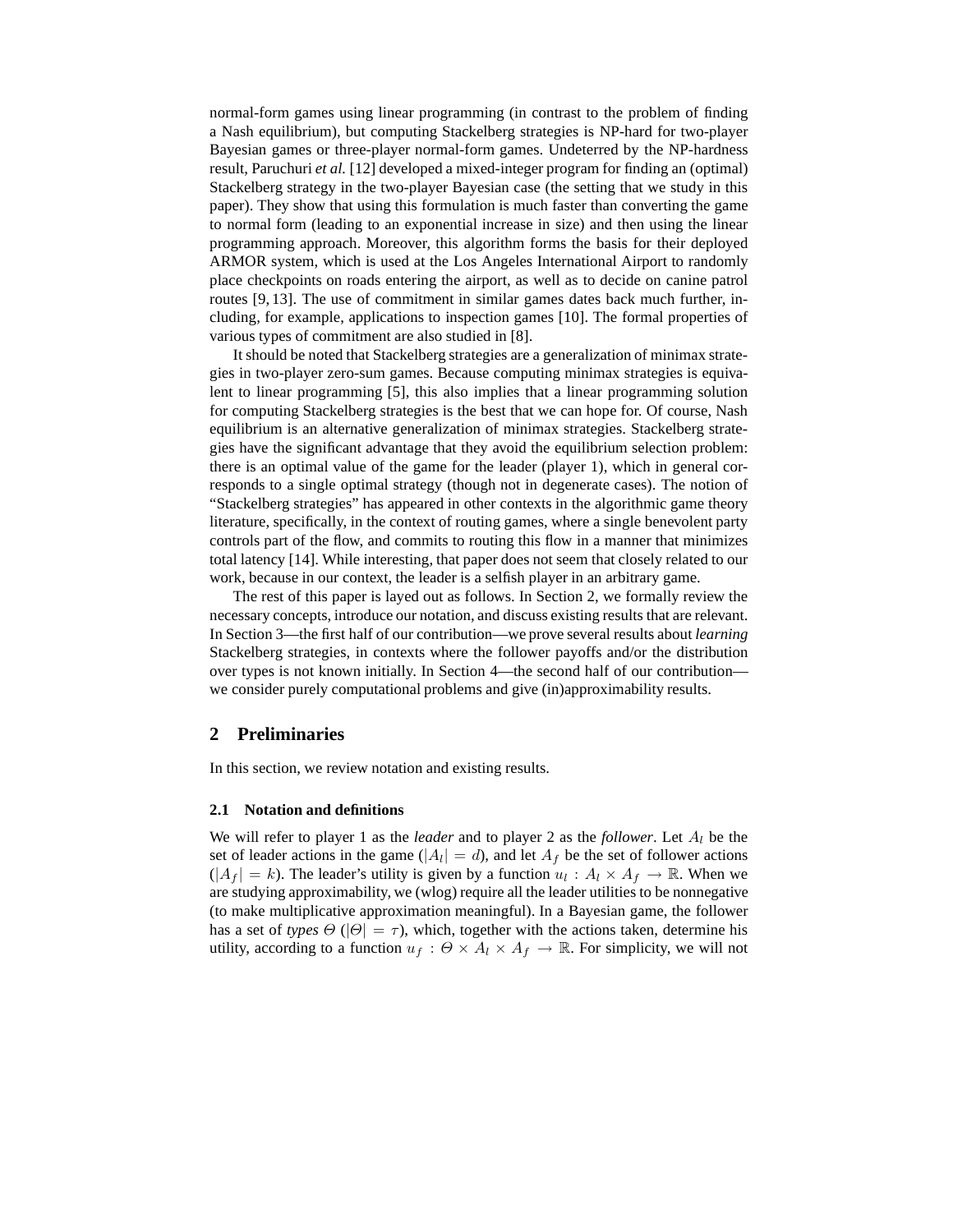consider situations where the leader's utility also depends on the follower's type; this restriction strengthens our hardness results. We will refer to these as *Bayesian* games; a *normal-form* game is the special case where there is only a single type.

σ denotes a mixed strategy for the leader, and  $\sigma(a_l)$  the probability that σ places on action  $a_l$ . Let BR $(\theta, \sigma) \in A_f$  denote the action that the follower plays (that is, his best response, with ties broken in favor of the leader) when his type is  $\theta$  and the leader has committed to playing  $\sigma$ . We note that

$$
BR(\theta, \sigma) \in \arg \max_{a_f \in A_f} \sum_{a_l \in A_l} \sigma(a_l) u_f(\theta, a_l, a_f)
$$

The BR function also captures the fact that the follower breaks ties in the leader's favor. Given the follower type  $\theta$ , the leader's expected utility is

$$
\sum_{a_l \in A_l} \sigma(a_l) u_l(a_l, \text{BR}(\theta, \sigma))
$$

Given a prior probability distribution  $P : \Theta \to [0, 1]$  over follower types, the leader's expected utility for committing to  $\sigma$  is

$$
\sum_{\theta \in \Theta} P(\theta) \sum_{a_l \in A_l} \sigma(a_l) u_l(a_l, \text{BR}(\theta, \sigma))
$$

When we take a worst-case perspective, we will be interested in a setting with types but without a prior distribution over them (also known as a *pre-Bayesian* game).

#### **2.2 Known results and techniques**

In this subsection we review the most relevant prior work. For a normal-form game, the optimal mixed leader strategy can be computed in polynomial time, as follows:<sup>1</sup> for every follower action  $a_f$ , the following linear program (whose variables are the  $\sigma(a_l)$ ) can be used to determine the best leader strategy that makes the follower play  $a_f$ :

$$
\begin{array}{l}\n\textbf{maximize } \sum_{a_l} \sigma(a_l) u_l(a_l, a_f) \\
\textbf{subject to} \\
(\forall a'_f) \sum_{a_l} \sigma(a_l) u_f(a_l, a_f) \ge \sum_{a_l} \sigma(a_l) u_f(a_l, a'_f) \\
\sum_{a_l} \sigma(a_l) = 1 \\
(\forall a_l) \sigma(a_l) \ge 0\n\end{array}
$$

Some of these linear programs may be infeasible (it is impossible to make a follower play a strictly dominated strategy), but some will be feasible; the solution of the one with the highest objective value gives the optimal mixed strategy for the leader.

For Bayesian games (with a prior), the problem of computing the optimal mixed leader strategy is known to be NP-hard [2]. However, this strategy can be found using a mixed integer program [12].

<sup>&</sup>lt;sup>1</sup>This algorithm was presented in [2]. Some of the analysis in [16] is based on similar insights.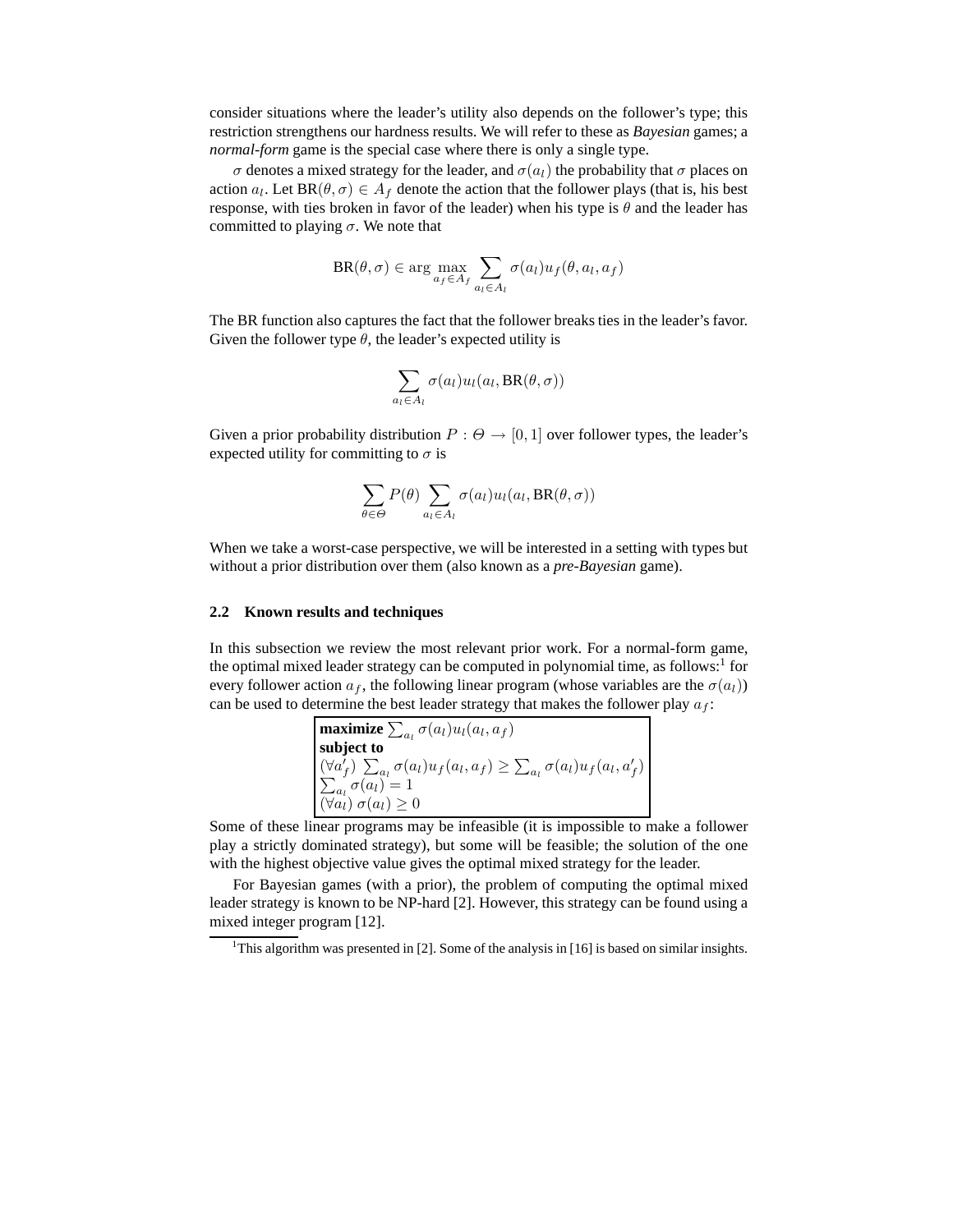#### **2.3 Visualization**

In this subsection, we show how the problems we discussed above can be visualized. Let us consider the normal-form case. The space of possible strategies for the leader defines a unit simplex in  $d-1$  dimensions, where d is the number of leader actions. For each strategy of the leader, the follower has a best response. The space of leader strategies for which the follower's best response is  $a_f$  defines a (possibly empty) polyhedron. Therefore, the *d*-simplex splits into at most  $k$  (number of follower actions) polyhedral regions, based on the follower utility function. Each of these regions corresponds to the feasible region of one of the linear programs, and the objective of that linear program can be represented as an arrow in the region.

Let us consider the following small example and its visualization.



**Fig. 2.** A small game and its visualization

Each dot in Figure 2 represents the optimal point (leader mixed strategy) within each region (which lie on *separating hyperplanes* or on the boundary); the largest dot (.5,.5,0) shows the optimal point overall.

The Bayesian case can be visualized in (at least) two different ways. A simple way is to have a separate unit simplex for every type; this does not require a prior distribution over types (that is, it works for pre-Bayesian games). If there is a prior distribution over types, another way is to have a region for each element of the set of all pure strategies for the follower, so that  $(a_f^{\theta^1})$  $f^{q^1}, \ldots, a_f^{q^{\tau}}$  orresponds to the region where type  $\theta^1$ 's best response is  $a_f^{\theta^1}$  $\theta_f^1$ , type  $\theta^2$ 's best response is  $a_f^{\theta^2}$  $f_f^{\theta^2}$ , *etc.* The arrows in this region represent the objective, which depends on the prior. This representation does not work for pre-Bayesian games where we take a worst-case perspective, because the optimal point may be in the interior of a region.

# **3 Learning Stackelberg strategies**

If a game is repeated over time, this opens up the possibility for the leader to learn something about the follower's utilities or the distribution over types. To avoid the possibility that the follower tries to mislead the leader over time, we imagine that a new follower agent is drawn in every round. Alternatively, the follower can be assumed to behave myopically. In a round, the leader commits to a mixed strategy, and subsequently observes the follower's response. The leader's goal is to learn enough to determine the optimal Stackelberg strategy, in as few rounds (*samples*) as possible.

Due to space constraint, we focus on the case with a single type: that is, in each round, the follower has the same payoff matrix, given by  $u_f(a_l, a_f)$ , initially unknown to the leader. In each round, the leader commits to a mixed strategy  $\sigma$  and learns the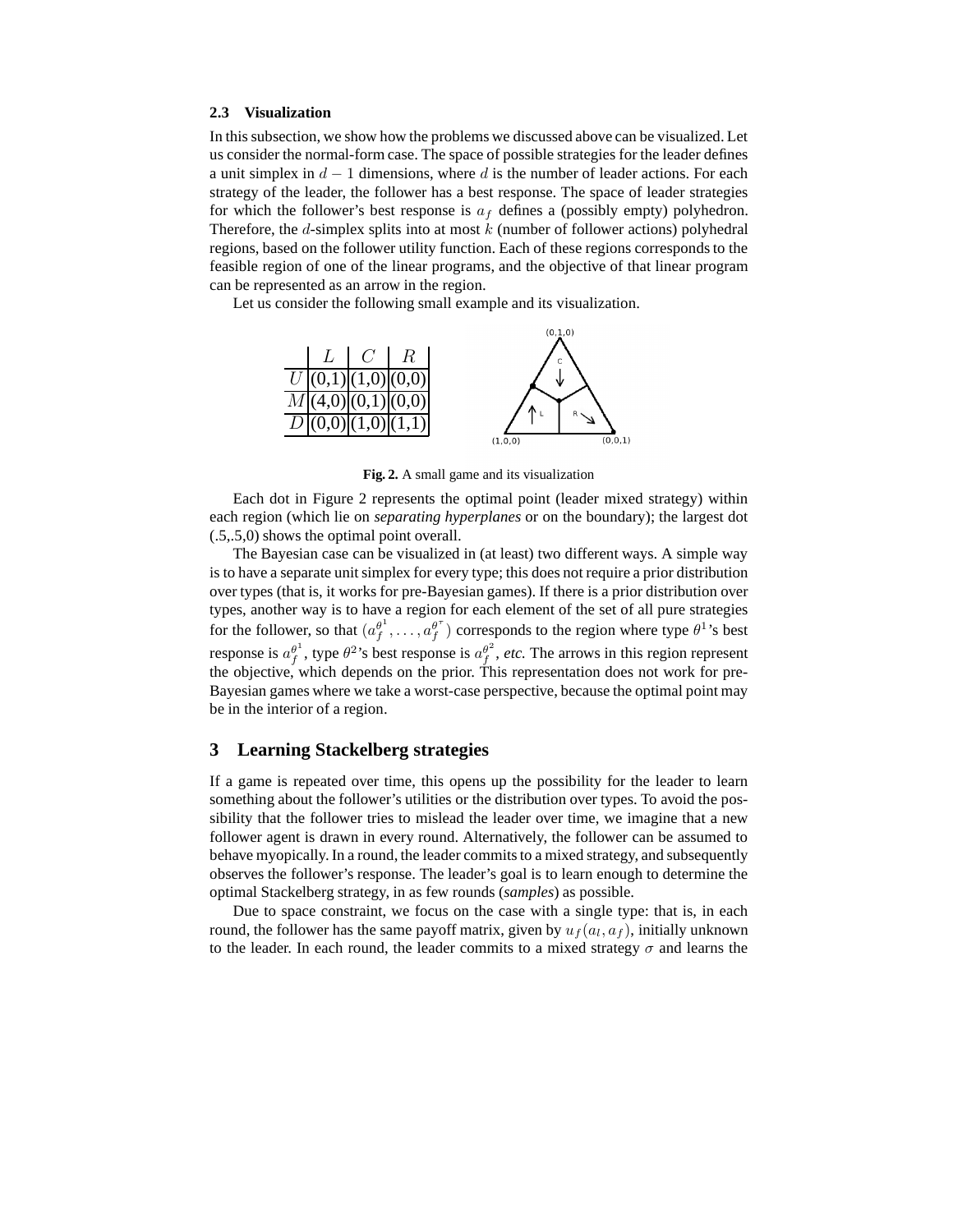follower's response. We say that the leader *queries* or *samples* the point σ on the probability simplex. The goal is to minimize the number of samples necessary to find the optimal (Stackelberg) mixed strategy for the leader. In the full version of this paper (Appendices B,C) we consider two other cases with more than one type, one where the leader needs to learn the follower payoff function, and one where this function is known, but the leader must discover the distribution over types. We make the following assumptions:

- **–** The follower utilities are non-degenerate; no separating hyperplanes coincide.
- We will only consider regions whose volume is at least some fraction  $\epsilon > 0$  of the total volume, and try to find the optimal solution among points in these regions. (It can be argued that solutions in smaller regions are too unstable. Alternatively, we can simply assume that every nonempty region has at least this volume.)
- **–** We assume that the optimal solution can be specified exactly using a limited amount of precision quantified by  $L$ . This allows us to bound the number of iterations of binary search needed to calculate these hyperplanes exactly, to a linear multiple of L.

Our approach will be to learn all the regions (whose volume is at least  $\epsilon$  of the total)—that is, find all hyperplanes separating these regions. Once we know these, the optimal strategy can be computed using the linear programming approach above.

A high-level outline of our algorithm SU is as follows. For each follower action  $a_f \in A_f$ , the algorithm maintains an overestimate  $P_{a_f}$  of the region where  $a_f$  is a best response. It then refines these overestimates via sampling, until they are disjoint.

# **SU**

- 1. For each  $a_f \in A_f$ , find a point (leader strategy)  $q_{a_f}$  in the d-simplex to which  $a_f$ is a best response (provided the corresponding region is sufficiently large).
- 2. Initially, each  $P_{a_f}$  is the entire *d*-simplex.
- 3. Repeat the following until all  $P_{a_f}$  are disjoint:
	- (a) Find a point  $p^*$  in the intersection of some  $P_{a'_f}$  and  $P_{a''_f}$ .
	- (b) Sample to obtain the optimal follower strategy at  $p^*$ ; call it  $a_f^*$ .
	- (c) Draw a line segment between  $p^*$  and some  $q_{a_f}$  for  $a_f \neq a_f^*$ ,  $a_f \in \{a'_f, a''_f\};$ perform binary search on this line to find a single point on a hyperplane that we have not yet discovered.
	- (d) Find a set of  $d$  linearly independent points on the hyperplane, and hence reconstruct it.
	- (e) Update the  $P_{a_f}$  to take this new hyperplane into account.

We now describe the steps of SU in detail.

**Step (1).** Finding a point in each region (with at least  $\epsilon$  of the volume) can be achieved via random sampling, via the following lemma.

**Lemma 1.** *It takes*  $O(Fk \log k)$  *samples to w.h.p.* (with high probability) find a single *point in each sufficiently large region, where*  $F = 1/\epsilon$ .

*Proof.* The probability that a randomly chosen point corresponds to follower action  $a_f$ is at least  $\epsilon$ . Therefore, for any constant integer  $c \geq 1$ , after  $((c+1)F \log k)$  samples,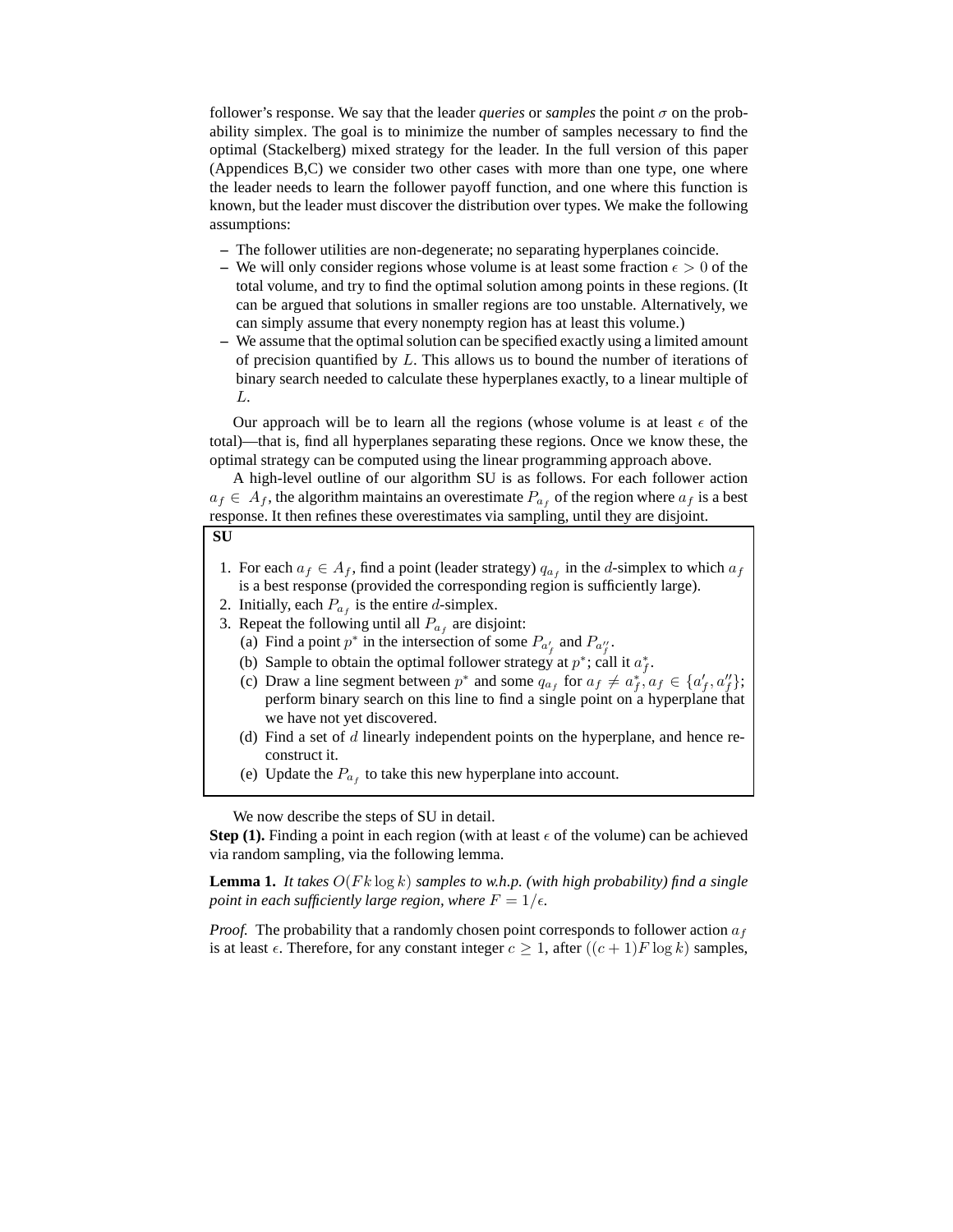the probability that follower action  $a_f$  is not hit is at most  $(\frac{1}{k})^{c+1}$ . By a union bound, the probability that at least one action is not hit is at most  $(\frac{1}{k})^c$ .



**Fig. 3.** Finding a hyperplane.

**Step (3 a–c).** Consider two overestimates  $P_{a_f'}$  and  $P_{a_f''}$  that have nonzero overlap volume. By Step (1), we may assume that we have sampled a point  $q_{a'_f}$  that led to a response of  $a'_f$  (that is,  $q_{a'_f}$  is in the region corresponding to  $a'_f$ ), and a point  $q_{a''_f}$  that led to a response of  $a''_f$ . Both of these overestimates are characterized by sets  $H'$  and  $H''$ of hyperplanes that we have previously discovered. We need to discover a new hyperplane. It will not suffice to do binary search on the line segment between the two starting points, as illustrated by Figure 3, which illustrates a situation where we have discovered two of the hyperplanes of Figure 2. If we do binary search on the line segment between the two indicated points, we cannot discover the missing hyperplane, because the top region "gets in the way" (another action, namely  $C$ , will start being the best response). However, if we sample from the shaded set  $P_L \cap P_R$ , the result will be different from one of the two points; then, by performing binary search on the line segment between this point and the new point, we will find a point on a new hyperplane. The following algorithm formalizes this idea. In it, we do not assume that the two overestimates overlap.

FIND POINT

- 1. Solve a linear program to find an interior point  $p^*$  of  $P_{a'_f} \cap P_{a''_f}$  given the constraints  $H' \cup H''$ . (If this is not feasible, return failure.)
- 2. Sample this point and let the follower strategy returned be  $a_f^*$ .
	- (a) If  $a_f^* = a_f^*$ , search the line segment between  $p^*$  and  $q_{a_f^*}$  for a point on a hyperplane that has the region corresponding to  $a''_f$  adjacent on one side, via binary search.
	- (b) Otherwise, search the line segment between  $p^*$  and  $q_{a'_f}$  for a point on a hyperplane that has the region corresponding to  $a'_f$  adjacent on one side, via binary search.

**Lemma 2.** Given overestimates  $P_{a'_f}$  and  $P_{a''_f}$  on the regions corresponding to  $a'_f$  and  $a''_f$ , and points  $q_{a'_f}$  and  $q_{a''_f}$  in these respective regions, FIND POINT will either give a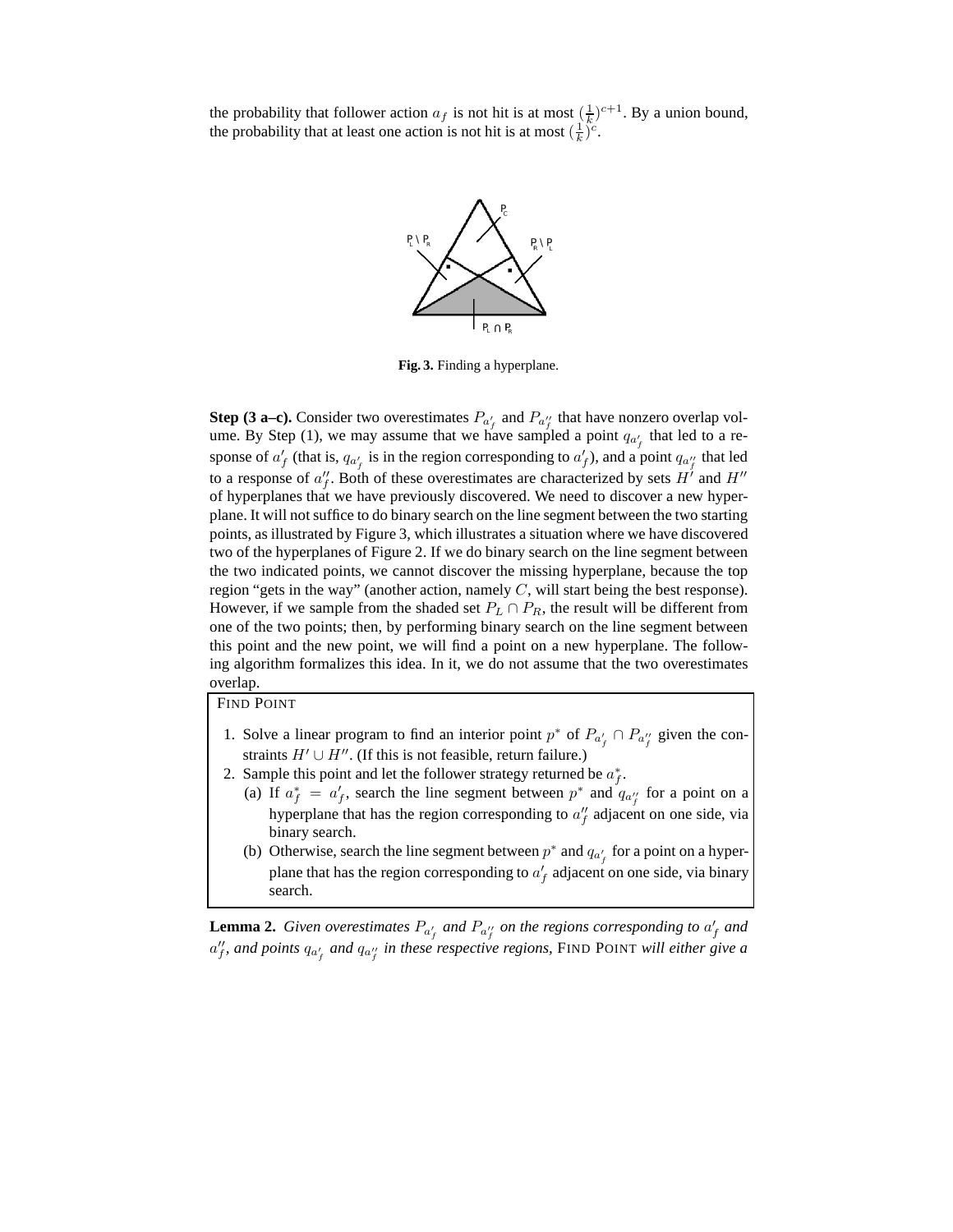point on a new hyperplane for one of the regions  $P_{a'_{f}}$  or  $P_{a''_{f}}$ , or will return that  $P_{a'_{f}}$ and  $P_{a''_f}$  already have zero intersection volume. This requires  $O(L)$  samples.

The detailed proof is in Appendix A of the full paper.

**Step (3d).** In this step, the input is a point  $p$  on the hyperplane that we need to reconstruct, and the two follower actions  $a_f'$  and  $a_f''$  that correspond to the regions separated by this hyperplane. The following DETERMINE HYPERPLANE finds the hyperplane.

DETERMINE HYPERPLANE

- 1. Sample the vertices of a regular d-simplex with sides of length  $\epsilon' \ll \epsilon$ , centered at p. (Draw this simplex uniformly at random among such simplices.)
- 2. Organize the vertices of this simplex into two sets,  $V'$  and  $V''$  according to the region they fall in. (Both of these sets will be nonempty.)
- 3. Choose  $d$  distinct pairs of points where one of the points is in  $V'$  and the other is in  $V''$
- 4. Binary-search the d line segments formed by these pairs, to find the points where these line segments intersect the hyperplane.

**Lemma 3.** DETERMINE HYPERPLANE *will give* d *linearly independent points on the hyperplane using* O(dL) *samples.*

*Proof.* First, consider the  $d + 1$  vertices of the d-simplex centered at p. Since  $\epsilon'$  is sufficiently small, all of the points fall into one of the two regions (and since the simplex is chosen at random, there is zero probability of one of the vertices being exactly on the hyperplane). Since the hyperplane goes through  $p$ , at least one of the vertices of the simplex will fall into each region. As a result, there are at least  $d$  line segments between vertices of the simplex where the two vertices of the segment produce different follower actions. Finally, the points where the hyperplane intersects with these line segments must be linearly independent; otherwise, the simplex would not be full-dimensional. Furthermore, the number of samples needed to find the hyperplane-intersecting point on a line segment via binary search is linear in L. This completes the proof.

With these tools, we can give our main result for this problem:

**Theorem 1.** *To find, w.h.p., all the hyperplanes that separate regions, SU requires*  $O(Fk \log k + dk^2 L)$  *samples, where*  $F = 1/\epsilon$ ,  $\epsilon$  *is the smallest volume of regions that we consider, L is the precision, and*  $k = |A_f|$ *. Computationally, this requires the* solution of  $O(k^2)$  linear programs.

Details of the proof are in Appendix A of the full paper. Once we have generated all the hyperplanes that separate regions, we can use the known linear programming approach described in Subsection 2.2 to find the optimal mixed strategy to commit to.

## **4 Computing Stackelberg strategies**

In this section, we consider how different modeling assumptions affect the computational tractability and approximability of the Stackelberg problem with multiple follower types. Unlike the previous section, this section does not consider learning problems at all: it focuses strictly on the computational aspects of the optimization. Because of this, we only consider a single-round setting in this section.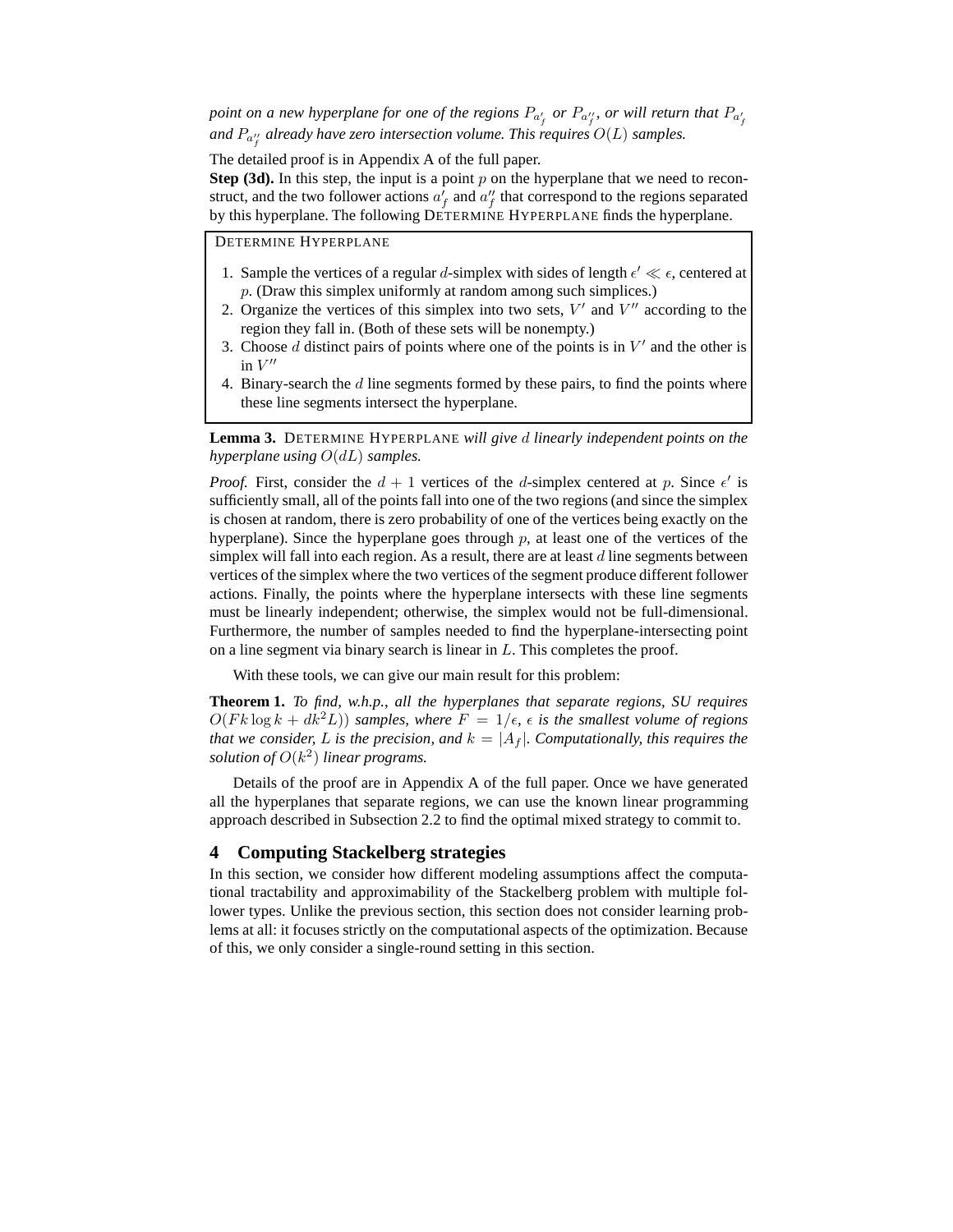The following aspects of the model will remain the same throughout this section.

- **–** We consider two-player, general-sum games that have more than one follower type.
- **–** The leader's utility does not depend *directly* on the follower's type (but it does depend on the follower's action, which can be affected by the follower's type).
- **–** The follower's utility function  $u_f(\theta, a_l, a_f)$  is common knowledge.

We consider two modeling decisions. The first decision concerns whether the type space is discrete or continuous. For the discrete case, we assume that we have a finite number of types, which are explicitly listed. For the continuous case, we assume that the space of possible types is defined by a lower bound and an upper bound for the follower's utility for each action profile  $(a_l, a_f)$ ; every follower payoff matrix that is consistent with these bounds corresponds to some type.

The second modeling decision is whether the follower type is chosen according to a Bayesian model or an adversarial (worst-case) model. Note that the "adversary" is *not* one of the players of the game, in particular, the adversary and the follower are different.

#### **4.1 Computing Bayesian optimal strategies with finitely many types**

In this subsection we study how to compute the optimal mixed strategy when the follower's type is drawn from a known distribution over finitely many types. We refer to this problem as *Bayesian optimization for finite types (BOFT)*. BOFT is defined as:

- **–** We have a set  $\Theta$  of possible follower types,  $|\Theta| = \tau$ .
- **–** The follower's utility function  $u_f(\theta, a_l, a_f)$  is common knowledge.
- **–** Both the follower's utility function  $u_f(\theta, a_l, a_f)$  and the leader's utility function  $u_f(\theta, a_l, a_f)$  are normalized to lie in [0,1] for all inputs.
- **–** The prior over follower types  $P(\theta)$  is common knowledge.
- **–** An optimal leader strategy is one that maximizes the leader's expected utility.

This problem was first studied in [2], where it was shown to be NP-hard. It also forms the basis for much of the applied work on computing Stackelberg strategies [9]. However, to the best of our knowledge, the approximability of this problem has not yet been studied. We settle the approximability precisely in this subsection.

**Theorem 2.** *For all constant*  $\epsilon > 0$ , *no polynomial-time factor-* $\tau^{1-\epsilon}$  *approximation exists for BOFT unless NP* = *P, even if there are only two follower actions.*

This hardness of approximation can be shown by a reduction from MAX-INDEPENDENT-SET. In this reduction, vertices correspond to types, and the leader cannot incentivize two adjacent types to both play a desirable action. The full reduction appears in Appendix D of the full paper.

#### **Theorem 3.** *There is a polynomial-time factor-*τ *approximation algorithm for BOFT.*

A simple algorithm that achieves this is the following: choose a type uniformly at random, and solve for the optimal mixed strategy to commit to for this specific type (using the linear programming approach). With probability  $1/\tau$ , we choose the type that is actually realized, in which case we perform at least as well as the optimal overall strategy. Hence, this guarantees at least a  $\tau$  approximation. Details and derandomization appear in Appendix D of the full paper.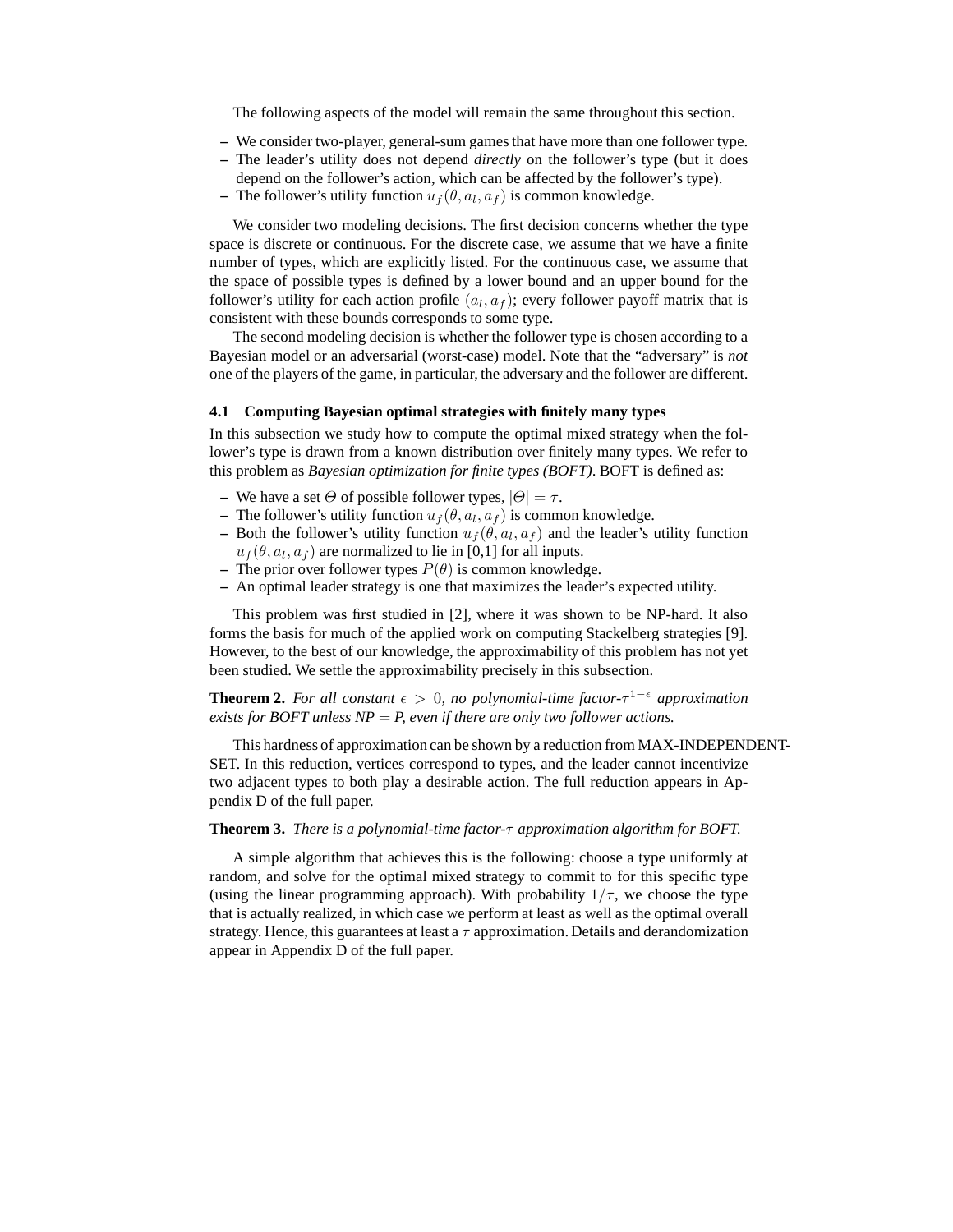#### **4.2 Computing worst-case optimal strategies with finitely many types**

A prior distribution over follower types is not always readily available. In that case, we may wish to optimize for the worst-case type (equivalently, the worst-case distribution over types). We note that the worst-case type depends on the mixed strategy that we choose, so that this is not the same problem as optimizing against a single type. We refer to this problem as *worst-case optimization for finite types (WOFT)*:

- **–** We have a set  $\Theta$  of possible follower types,  $|\Theta| = \tau$ .
- **–** The follower's utility function  $u_f(\theta, a_l, a_f)$  is common knowledge.
- **–** An optimal leader strategy is one that maximizes the worst-case expected utility for the leader, where the worst case is taken over follower types (but we are taking the expectation over the mixed strategy). That is, an adversary (not equal to the follower) chooses the follower type after the leader mixed strategy is chosen, but before the pure-strategy realization.

It turns out that WOFT is even less approximable than BOFT.

**Theorem 4.** *WOFT is completely inapproximable in polynomial time, unless P=NP (that is, it is hard to distinguish between instances where the leader can get at least* 1 *in the worst case, and instances where the leader can only get* 0*)—even if there are only four follower actions.*

This can be shown by a reduction from 3-SAT. In the resulting game, the leader can obtain an expected utility of 1 against every type if the 3-SAT instance is satisfiable, and otherwise will obtain utility 0 against some type. The full reduction appears in Appendix D of the full paper.

#### **4.3 Optimizing for the worst type with ranges**

So far, we have assumed that the space of possible types is represented by explicitly listing the (finitely many) types and the corresponding utilities. However, this representation of the uncertainty that the leader has over the follower's preferences is not always convenient. For example, the leader may have a rough idea of every follower payoff, which could be represented by a range in which that payoff must lie. This corresponds to a continuous type space for the follower: every setting of all the follower payoffs within the ranges corresponds to a type.

In this subsection, we study the problem of maximizing the leader's worst-case utility over all types (instantiations of the follower payoffs within the ranges). Later in the subsection, we also consider a generalization where the follower payoffs in different entries can be linked to each other.

For example, consider the following game with ranges:

| $\mathcal{U}$ | 0.11.21 |             |
|---------------|---------|-------------|
|               | ∣∩      | [1.2]<br>0. |

The leader is unsure about the follower's utility for  $(U, L)$  and  $(D, R)$ , each of which is known to lie somewhere in the range  $[1, 2]$  (they can vary independently). The follower knows his utilities. If the leader places less than  $1/3$  probability on U, then the follower is guaranteed to play  $R$ ; this results in a utility of at most  $1/3$  for the leader. If the leader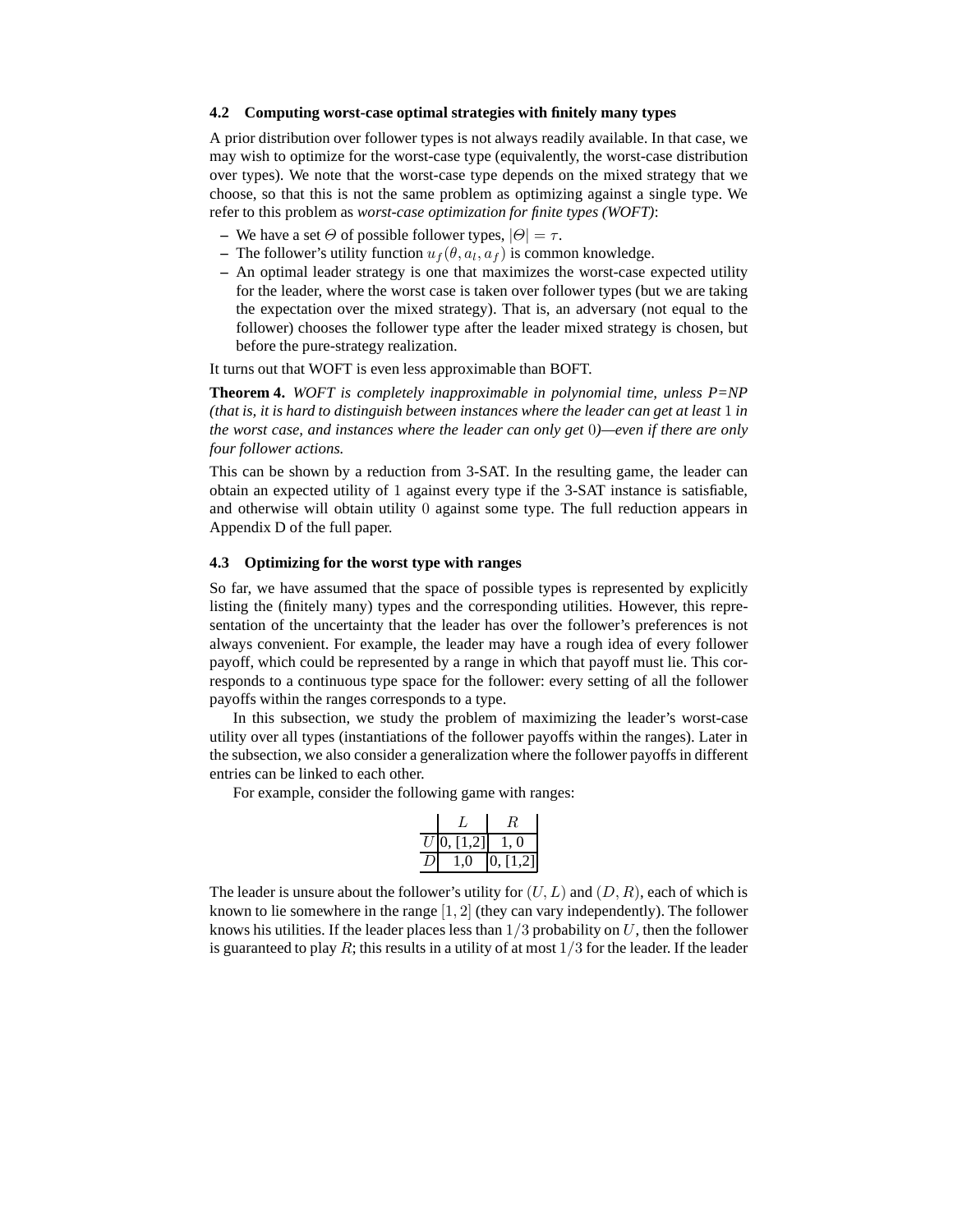places more than  $2/3$  probability on U, then the follower is guaranteed to play L; this results in a utility of at most 1/3 for the leader. If the leader places probability between  $1/3$  and  $2/3$  on U, then the follower may end up playing either L or R; by placing probability  $1/2$  on U, the leader obtains an expected utility of  $1/2$ , which is optimal.

We refer to this problem as *worst-case optimization for range types (WORT)*:

- $-$  For every  $(a_l, a_f)$ , the leader has a range in which the follower utility might lie,  $u_f(a_l, a_f) \in [u_f^l(a_l, a_f), u_f^h(a_l, a_f)]$ . The leader knows her own utilities  $u_l(a_l, a_f)$ .
- **–** An optimal leader strategy is one that maximizes the worst-case expected utility for the leader, where the worst-case values of

## **Theorem 5.** *WORT is NP-hard.*

This follows from a reduction from 3-COVER, which is presented in Appendix D of the full paper. It is an open question whether WORT can be efficiently approximated. In Appendix E of the full paper, we define a generalization of WORT, which we prove is inapproximable unless  $P = NP$ . This generalization allows the follower's payoffs to be linked across entries.

# **5 Conclusion**

Computing optimal Stackelberg strategies in general two-player Bayesian games is a topic that has been gaining attention in recent years, due to their application in both security and law enforcement. Earlier results consider the computation of optimal Stackelberg strategies, given that all the payoffs and the prior distribution over types are known. We extended these results in two ways.

First, we considered *learning* optimal Stackelberg strategies. We first considered the normal-form case where the follower payoffs are not known and showed how we can efficiently learn enough about the payoffs to determine the optimal strategy. We then extended this to Bayesian games. We also considered the case where the payoffs are known, but the distribution over types is not. We showed how we can efficiently learn enough about the distribution to determine the optimal strategy. It must be admitted that it is debatable whether this framework for learning is practical for current real-world security applications, since the costs incurred during the learning phase may be too high; however, these costs may be more manageable in electronic commerce applications.

Second, we considered computing *approximately* optimal Stackelberg strategies. Our results here were mostly negative: we showed that the best possible approximation ratio that can be obtained in polynomial time for the standard Bayesian problem is  $\tau$ , the number of types, unless  $NP = P$ . Optimizing for the worst type is completely inapproximable in polynomial time, in the sense that we cannot distinguish instances where we can guarantee utility 1 from instances where it is impossible to guarantee positive utility, unless P=NP. We also studied a different representation of uncertainty about the follower's payoffs that relies on ranges, and showed that optimizing for the worst case is NP-hard in the basic setting, and completely inapproximable in a generalized setting where the payoffs are linked. These negative results provide some justification for the use of worst-case exponential-time algorithms in this context, such as those that use mixed integer programming.